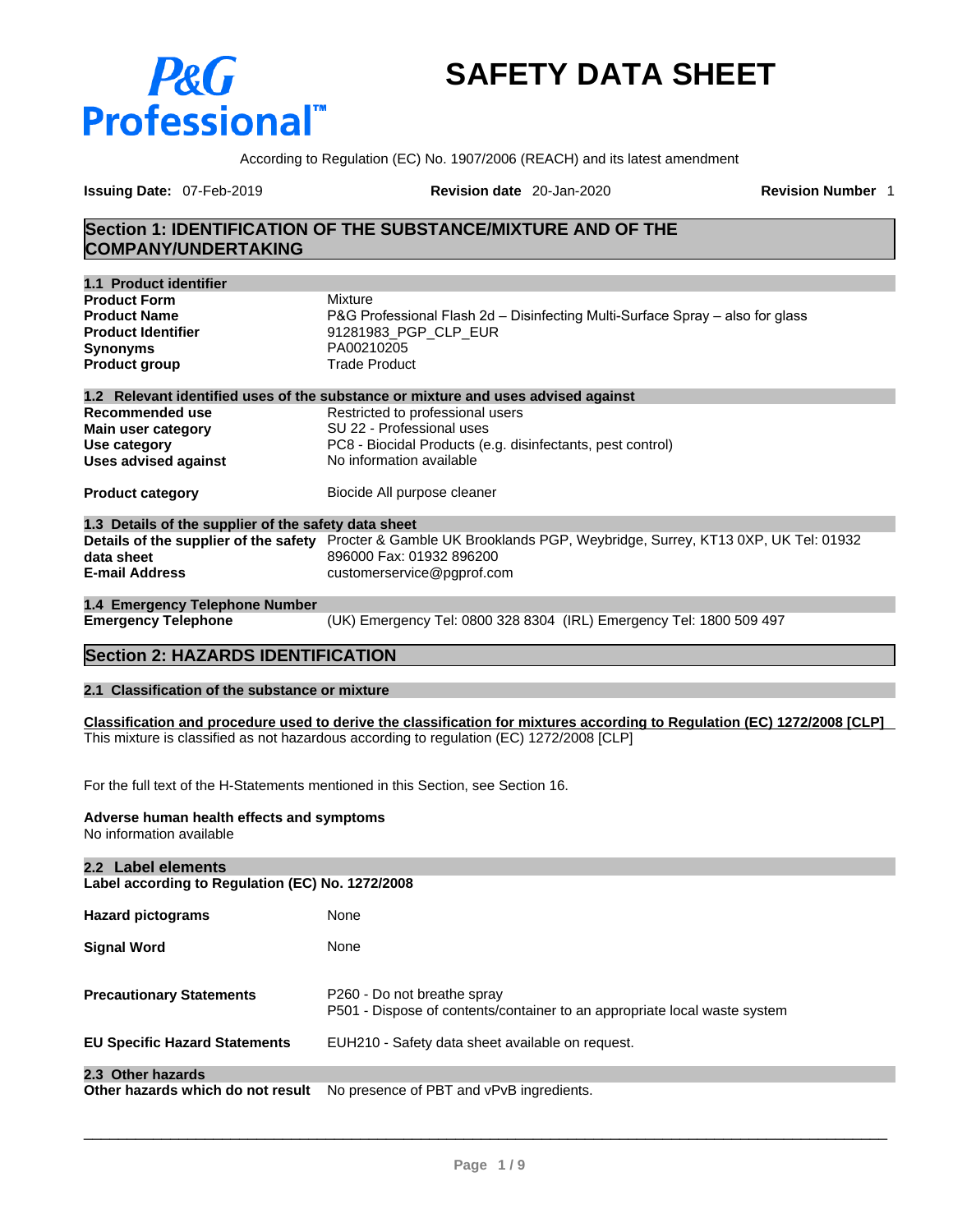#### **in classification**

# **Section 3: COMPOSITION/INFORMATION ON INGREDIENTS**

#### **3.1 Substances**

Not relevant.

# **3.2 Mixtures**

| <b>Chemical name</b>                | <b>CAS No</b> | <b>EC No</b> | No.              |         | <b>REACH Registration   Weight-% Classification according to  </b><br><b>Regulation (EC) No.</b><br>1272/2008 [CLP] | <b>M-Factor</b><br>$\vert$ (long-term) $\vert$ | <b>M-Factor</b> |
|-------------------------------------|---------------|--------------|------------------|---------|---------------------------------------------------------------------------------------------------------------------|------------------------------------------------|-----------------|
| <b>Propylene Glycol Butyl Ether</b> | 5131-66-8     | 225-878-4    | 01-2119475527-28 | $-5$    | Skin Irrit. 2(H315)<br>Eye Irrit. 2(H319)                                                                           |                                                |                 |
| Alcohol                             | 64-17-5       | 200-578-6    | 01-2119457610-43 | $1 - 5$ | Flam. Lig. 2(H225)<br>Eye Irrit. 2(H319)                                                                            |                                                |                 |
| Benzalkonium Chloride               | 68391-01-5    | 269-919-4    |                  | <1      | Acute Tox. 4 (Oral)(H302)<br>Skin Corr. 1B(H314)<br>Aquatic Acute 1(H400)                                           |                                                | 10              |

For the full text of the H-Statements mentioned in this Section, see Section 16.

# **Section 4: FIRST AID MEASURES**

| 4.1 Description of first-aid measures |                                                                                                                                                                                              |
|---------------------------------------|----------------------------------------------------------------------------------------------------------------------------------------------------------------------------------------------|
| <b>Inhalation</b>                     | IF INHALED: Remove victim to fresh air and keep at rest in a position comfortable for<br>breathing. Call a POISON CENTER or doctor/physician if exposed or you feel unwell.                  |
| <b>Skin contact</b>                   | IF ON SKIN: Wash with plenty of water and soap. Take off contaminated clothing and wash<br>before reuse. If skin irritation occurs:. Get immediate medical advice and attention.             |
| Eye contact                           | IF IN EYES: Rinse cautiously with water for several minutes. Remove contact lenses, if<br>present and easy to do. Continue rinsing. Immediately call a POISON CENTER or<br>doctor/physician. |
| Ingestion                             | IF SWALLOWED: Call a POISON CENTER or doctor/physician if you feel unwell. Rinse<br>mouth. Do NOT induce vomiting.                                                                           |

#### **4.2 Most important symptoms and effects, both acute and delayed**

| Symptoms/injuries after inhalation<br>Symptoms/injuries after skin<br>contact | Coughing. Sneezing.<br>Redness. Swelling. Dryness. Itching.                                       |
|-------------------------------------------------------------------------------|---------------------------------------------------------------------------------------------------|
|                                                                               | Symptoms/injuries after eye contact Severe pain. Redness. Swelling. Blurred vision.               |
| Symptoms/injuries after ingestion                                             | Oral mucosal or gastro-intestinal irritation. Nausea. Vomiting. Excessive secretion.<br>Diarrhea. |

**4.3 Indication of any immediate medical attention and special treatment needed** Refer to section 4.1.

# **Section 5: FIRE FIGHTING MEASURES**

| 5.1 Extinguishing media                                                        |                                                                                 |
|--------------------------------------------------------------------------------|---------------------------------------------------------------------------------|
| Suitable extinguishing media                                                   | Dry chemical powder. Alcohol resistant foam. Carbon dioxide (CO <sub>2</sub> ). |
| <b>Extinguishing Media Which Must</b><br><b>Not Be Used For Safety Reasons</b> | Not relevant.                                                                   |
| 5.2 Special hazards arising from the substance or mixture                      |                                                                                 |
| <b>Explosion hazard</b>                                                        | Product is not explosive.                                                       |
| <b>Reactivity</b>                                                              | No dangerous reaction known under conditions of normal use                      |
| 5.3 Advice for firefighters                                                    |                                                                                 |
| Special protective equipment for                                               | No specific firefighting instructions required.                                 |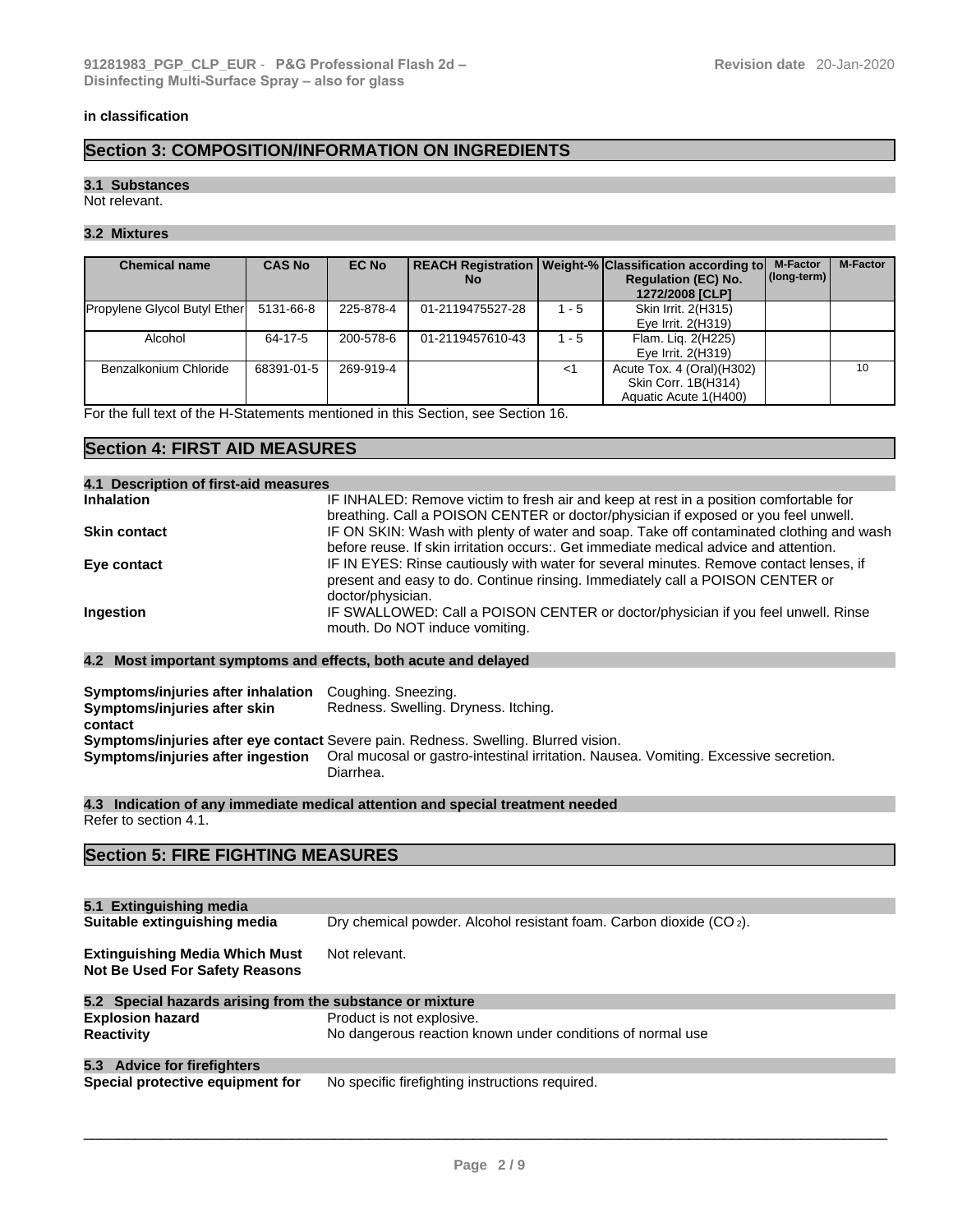#### **fire-fighters Protective equipment and precautions for firefighters**

In case of inadequate ventilation wear respiratory protection.

# **Section 6: ACCIDENTAL RELEASE MEASURES**

|                                                           | 6.1 Personal precautions, protective equipment and emergency procedures                                                                                                                                                                                                                                     |
|-----------------------------------------------------------|-------------------------------------------------------------------------------------------------------------------------------------------------------------------------------------------------------------------------------------------------------------------------------------------------------------|
| For non-emergency personnel                               | Wear suitable gloves and eye/face protection.                                                                                                                                                                                                                                                               |
| Advice for emergency responders                           | Wear suitable gloves and eye/face protection.                                                                                                                                                                                                                                                               |
| <b>6.2 Environmental precautions</b>                      |                                                                                                                                                                                                                                                                                                             |
| <b>Environmental precautions</b>                          | Consumer products ending up down the drain after use. Prevent soil and water pollution.<br>Prevent spreading in sewers.                                                                                                                                                                                     |
| 6.3 Methods and materials for containment and cleaning up |                                                                                                                                                                                                                                                                                                             |
| <b>Methods for containment</b>                            | Scoop absorbed substance into closing containers.                                                                                                                                                                                                                                                           |
| Methods for cleaning up                                   | Small quantities of liquid spill: take up in non-combustible absorbent material and shovel<br>into container for disposal. Large Spills:. contain released substance, pump into suitable<br>containers. This material and its container must be disposed of in a safe way, and as per<br>local legislation. |
| <b>Other information</b>                                  | Not relevant.                                                                                                                                                                                                                                                                                               |
| 6.4 Reference to other sections                           |                                                                                                                                                                                                                                                                                                             |
| <b>Other information</b>                                  | Refer to Sections 8 and 13.                                                                                                                                                                                                                                                                                 |

# **Section 7: HANDLING AND STORAGE**

| 7.1 Precautions for safe handling |                                                                                    |  |
|-----------------------------------|------------------------------------------------------------------------------------|--|
| Advice on safe handling           | Do not eat, drink or smoke when using this product. Do not handle until all safety |  |
|                                   | precautions have been read and understood.                                         |  |

# **7.2 Conditions for safe storage, including any incompatibilities**

| <b>Technical measures/Storage</b>    | Store in original container. Refer to section 10. |
|--------------------------------------|---------------------------------------------------|
| conditions                           |                                                   |
| Incompatible products                | Refer to section 10.                              |
| <b>Incompatible Materials</b>        | Refer to section 10                               |
| <b>Prohibitions on mixed storage</b> | Not relevant.                                     |
| Requirements for storage rooms       | Store in a cool area. Store in a dry area.        |
| and containers                       |                                                   |

### **7.3 Specific end uses**

Cleaning/washing agents and additives.

# **Section 8: EXPOSURE CONTROLS/PERSONAL PROTECTION**

#### **8.1 Control parameters**

#### **National Occupational Exposure**

|  | Limits |
|--|--------|
|  |        |

| <b>Limits</b>        |               |                                          |                |                              |                       |  |  |
|----------------------|---------------|------------------------------------------|----------------|------------------------------|-----------------------|--|--|
| <b>Chemical name</b> | <b>CAS No</b> | <b>Norway</b>                            | <b>Ireland</b> | <b>United Kingdom</b>        | <b>European Union</b> |  |  |
| Alcohol              | 64-17-5       | TWA: 500 ppm                             | STEL: 1000 ppm | STEL: 3000 ppm               |                       |  |  |
|                      |               | TWA: 950 mg/m $3$                        |                | STEL: 5760 mg/m <sup>3</sup> |                       |  |  |
|                      |               | STEL: 625 ppm                            |                | TWA: 1000 ppm                |                       |  |  |
|                      |               | $\sqrt{STEL}$ : 1187.5 mg/m <sup>3</sup> |                | TWA: 1920 mg/m <sup>3</sup>  |                       |  |  |

#### **Derived No Effect Level (DNEL) Workers**

| <b>Chemical name</b>         | <b>CAS No</b> | Worker - inhalative.<br>short-term - local | Worker - dermal.<br><b>long-term - systemic</b> | Worker - inhalative.<br>long-term - systemic |
|------------------------------|---------------|--------------------------------------------|-------------------------------------------------|----------------------------------------------|
| Propylene Givcol Butyl Ether | 5131-66-8     |                                            | 44 mg/kg bw/d                                   | $270.5 \text{ ma/m}^3$                       |
| Alcohol                      | 64-17-5       | 1900 ma/m <sup>3</sup>                     | 343 ma/ka bw/d                                  | $950 \text{ ma/m}^3$                         |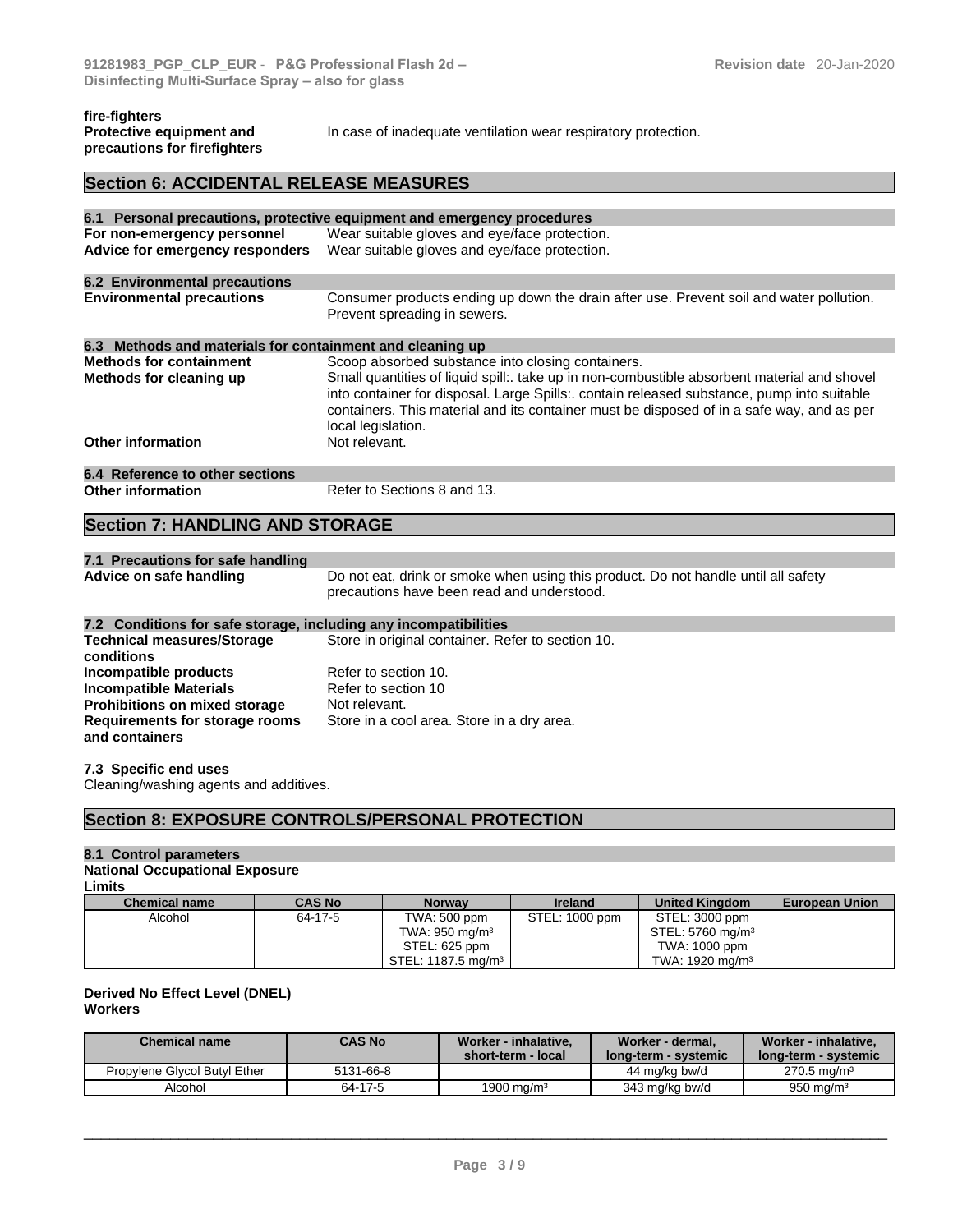#### **Consumers**

| <b>Chemical name</b> | <b>CAS No</b> | Consumer - inhalative,<br>short-term - local | Consumer - dermal,<br>short-term - local | Consumer - oral,<br>short-term - svstemic |
|----------------------|---------------|----------------------------------------------|------------------------------------------|-------------------------------------------|
| Alcohol              | 64-17-5       | $950 \text{ ma/m}^3$                         |                                          |                                           |
|                      |               |                                              |                                          |                                           |
| Chemical name        | CAS No        | Consumer - oral                              | Consumer - inhalative                    | Consumer - dermal                         |

| <b>Chemical name</b>         | <b>CAS No</b> | Consumer - oral,     | Consumer - inhalative.   | Consumer - dermal. |
|------------------------------|---------------|----------------------|--------------------------|--------------------|
|                              |               | long-term - systemic | <b>Iong-term - local</b> | long-term - local  |
| Propylene Glycol Butyl Ether | 5131-66-8     | 8.75 mg/kg bw/d      |                          |                    |
| Alcohol                      | 64-17-5       | 87 mg/kg bw/d        |                          |                    |

| <b>Chemical name</b>         | <b>CAS No</b> | <b>Consumer - inhalative.</b> | Consumer - dermal, long-term - |
|------------------------------|---------------|-------------------------------|--------------------------------|
|                              |               | long-term - systemic          | systemic                       |
| Propylene Givcol Butyl Ether | 5131-66-8     | $33.8 \text{ ma/m}^3$         | 16 ma/ka bw/d                  |
| Alcohol                      | 64-17-5       | 114 mg/m <sup>3</sup>         | 206 mg/kg bw/d                 |

#### **Predicted No Effect Concentration (PNEC)**

| <b>Chemical name</b>         | <b>CAS No</b> | <b>Fresh Water</b> | <b>Marine water</b> | Intermittent release |
|------------------------------|---------------|--------------------|---------------------|----------------------|
| Propylene Glycol Butyl Ether | 5131-66-8     | 0.525 ma/L         | 0.0525 mg/L         | 5.25 mg/L            |
| Alcohol                      | 64-17-5       | 0.96 mg/L          | 0.79 ma/L           | $2.75$ mg/L          |

| <b>Chemical name</b>         | <b>CAS No</b> | <b>IFreshwater sedimentl</b>             | <b>Marine sediment</b>                          | <b>Sewage treatment</b><br>plant |
|------------------------------|---------------|------------------------------------------|-------------------------------------------------|----------------------------------|
| Propylene Glycol Butyl Ether | 5131-66-8     | dw                                       | 2.36 mg/kg sediment 10.236 mg/kg sediment<br>dw | 10 $mq/L$                        |
| Alcohol                      | 64-17-5       | 3.6 mg/kg sediment dw 2.9 mg/kg sediment | dw                                              | 580 mg/L                         |

| <b>Chemical name</b>         | <b>CAS No</b> | Soil               | air | Oral |
|------------------------------|---------------|--------------------|-----|------|
| Propylene Glycol Butyl Ether | 5131-66-8     | 0.16 mg/kg soil dw |     |      |
| Alcohol                      | 64-17-5       | 0.63 mg/kg soil dw |     |      |

#### **8.2 Exposure controls**

**Appropriate engineering controls** No information available

**Personal protective equipment** Protective personal equipment only required in case of professional use or for large packs (not for household packs). For consumer use please follow recommendation as indicated on the label of the product.<br>Not relevant. **Hand Protection**<br>Eye Protection Wear eye/face protection.<br>Not relevant. **Skin and Body Protection** Not relevant.<br> **Respiratory Protection** Not relevant. **Respiratory Protection**<br> **Thermal hazards**<br> **Thermal hazards**<br> **Not relevant. Thermal hazards<br>Environmental exposure controls** Prevent that the undiluted product reaches surface waters.

# **Section 9: PHYSICAL AND CHEMICAL PROPERTIES**

| 9.1 Information on basic physical and chemical properties |                          |                                                                                                   |  |  |  |  |  |
|-----------------------------------------------------------|--------------------------|---------------------------------------------------------------------------------------------------|--|--|--|--|--|
| <b>Property</b>                                           | <b>Value / Units</b>     | <b>Test Method / Notes</b>                                                                        |  |  |  |  |  |
| Appearance                                                | Liquid                   |                                                                                                   |  |  |  |  |  |
| Physical state                                            | Liquid                   |                                                                                                   |  |  |  |  |  |
| Color                                                     | <b>Colorless</b>         |                                                                                                   |  |  |  |  |  |
| Odor                                                      | pleasant (perfume)       |                                                                                                   |  |  |  |  |  |
| Odor threshold                                            | <b>No Data Available</b> | Perceived odor at typical use conditions                                                          |  |  |  |  |  |
| pH                                                        | 10.75                    |                                                                                                   |  |  |  |  |  |
| Melting point / freezing point                            | <b>No Data Available</b> | Not available. This property is not relevant for the safety and<br>classification of this product |  |  |  |  |  |
| Boiling point / boiling range                             | lNo data available       |                                                                                                   |  |  |  |  |  |
| Flash point                                               | l60 - 65 °C              |                                                                                                   |  |  |  |  |  |
| <b>Relative Evaporation Rate</b>                          |                          |                                                                                                   |  |  |  |  |  |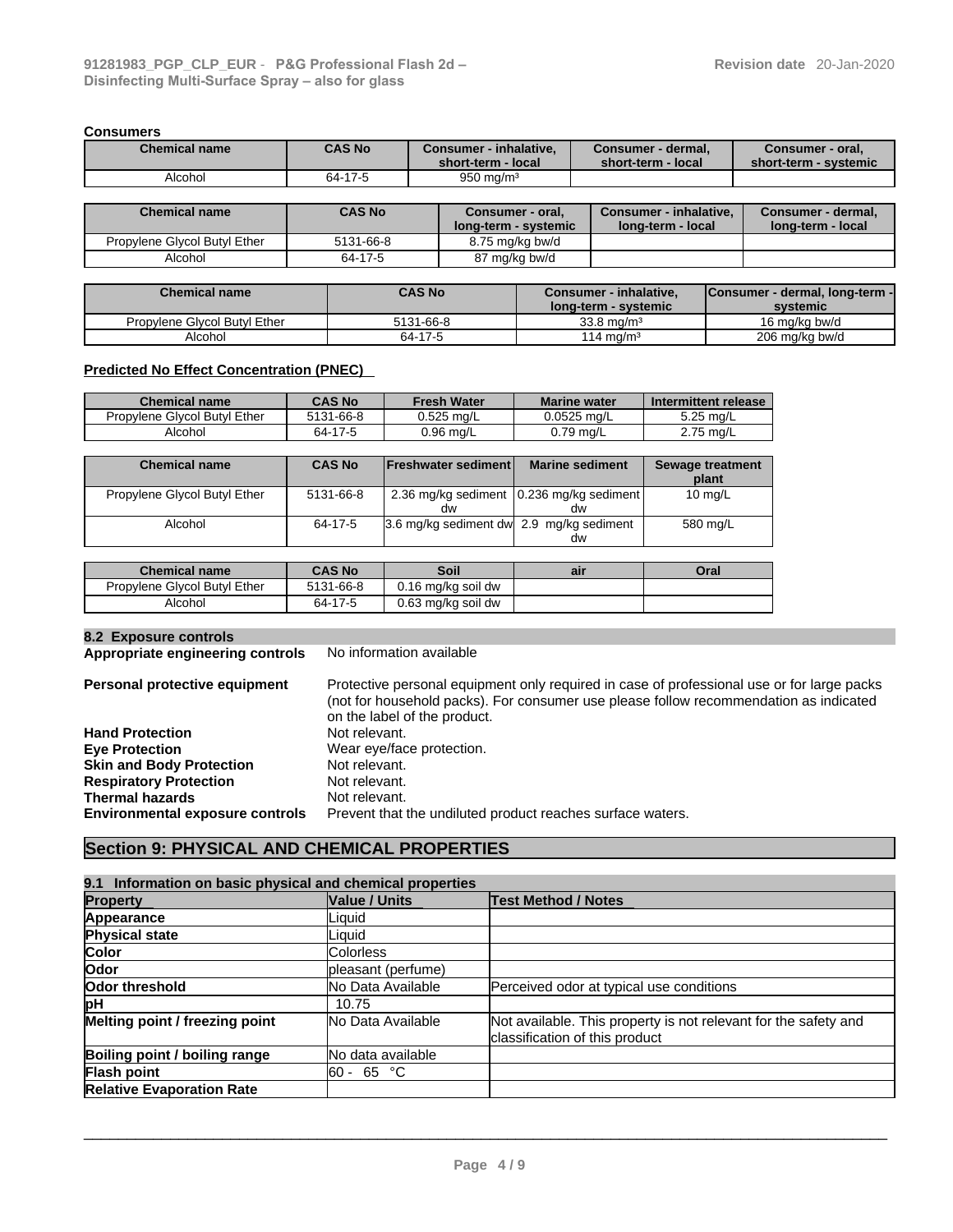| Not available. This property is not relevant for the safety and<br>(butylacetate=1)<br>No data available<br>classification of this product<br>Not applicable. This property is not relevant for liquid product<br><b>Not relevant</b><br>lforms |  |
|-------------------------------------------------------------------------------------------------------------------------------------------------------------------------------------------------------------------------------------------------|--|
| Flammability (solid, gas)                                                                                                                                                                                                                       |  |
|                                                                                                                                                                                                                                                 |  |
| No data available<br>Not available. This property is not relevant for the safety and<br>Upper/lower flammability or<br>classification of this product<br>explosive limits                                                                       |  |
| Not available. This property is not relevant for the safety and<br>No data available<br>Vapor pressure<br>classification of this product                                                                                                        |  |
| $1 - 1.2$<br><b>Relative density</b>                                                                                                                                                                                                            |  |
| Soluble in water<br>Solubility                                                                                                                                                                                                                  |  |
| Not available<br><b>Partition coefficient</b>                                                                                                                                                                                                   |  |
| Not available. This property is not relevant for the safety and<br>No data available<br><b>Autoignition temperature</b><br>classification of this product                                                                                       |  |
| Not available. This property is not relevant for the safety and<br>No data available<br><b>Decomposition temperature</b><br>classification of this product                                                                                      |  |
| $-1.5$ cP<br><b>Viscosity</b>                                                                                                                                                                                                                   |  |
| Not applicable. This product is not classified as explosive as it<br>No data available<br><b>Explosive properties</b><br>does not contain any substances which possesses explosive<br>properties CLP (Art 14 (2)).                              |  |
| Not applicable. This product is not classified as oxidizing as it<br>No Data Available<br><b>Oxidizing properties</b><br>does not contain any substances which possesses oxidizing<br>properties CLP (Art 14 (2))                               |  |

# **9.2 Other information No information available. Section 10: STABILITY AND REACTIVITY**

#### **10.1 Reactivity**

No dangerous reactions known.

#### **10.2 Chemical stability**

Stable under normal conditions.

#### **10.3 Possibility of hazardous reactions**

See section 10.1 on reactivity for more information.

#### **10.4 Conditions to Avoid**

None under normal use conditions.

#### **10.5 Incompatible materials**

Not relevant.

#### **10.6 Hazardous Decomposition Products**

None under normal use conditions.

# **Section 11: TOXICOLOGICAL INFORMATION**

### **11.1 Information on toxicological effects**

#### **Mixture**

| <b>Acute toxicity</b>             |  | Not Classified. Based on the available data, the classification criteria are not met. |
|-----------------------------------|--|---------------------------------------------------------------------------------------|
| <b>Skin corrosion/irritation</b>  |  | Not Classified. Based on the available data, the classification criteria are not met. |
| Serious eye damage/eye irritation |  | Not Classified. Based on the available data, the classification criteria are not met. |
| <b>Skin sensitization</b>         |  | Not Classified. Based on the available data, the classification criteria are not met. |
| <b>Respiratory sensitization</b>  |  | Not Classified. Based on the available data, the classification criteria are not met. |
| Germ cell mutagenicity            |  | Not Classified. Based on the available data, the classification criteria are not met. |
| Carcinogenicity                   |  | Not Classified. Based on the available data, the classification criteria are not met. |
| <b>Reproductive toxicity</b>      |  | Not Classified. Based on the available data, the classification criteria are not met. |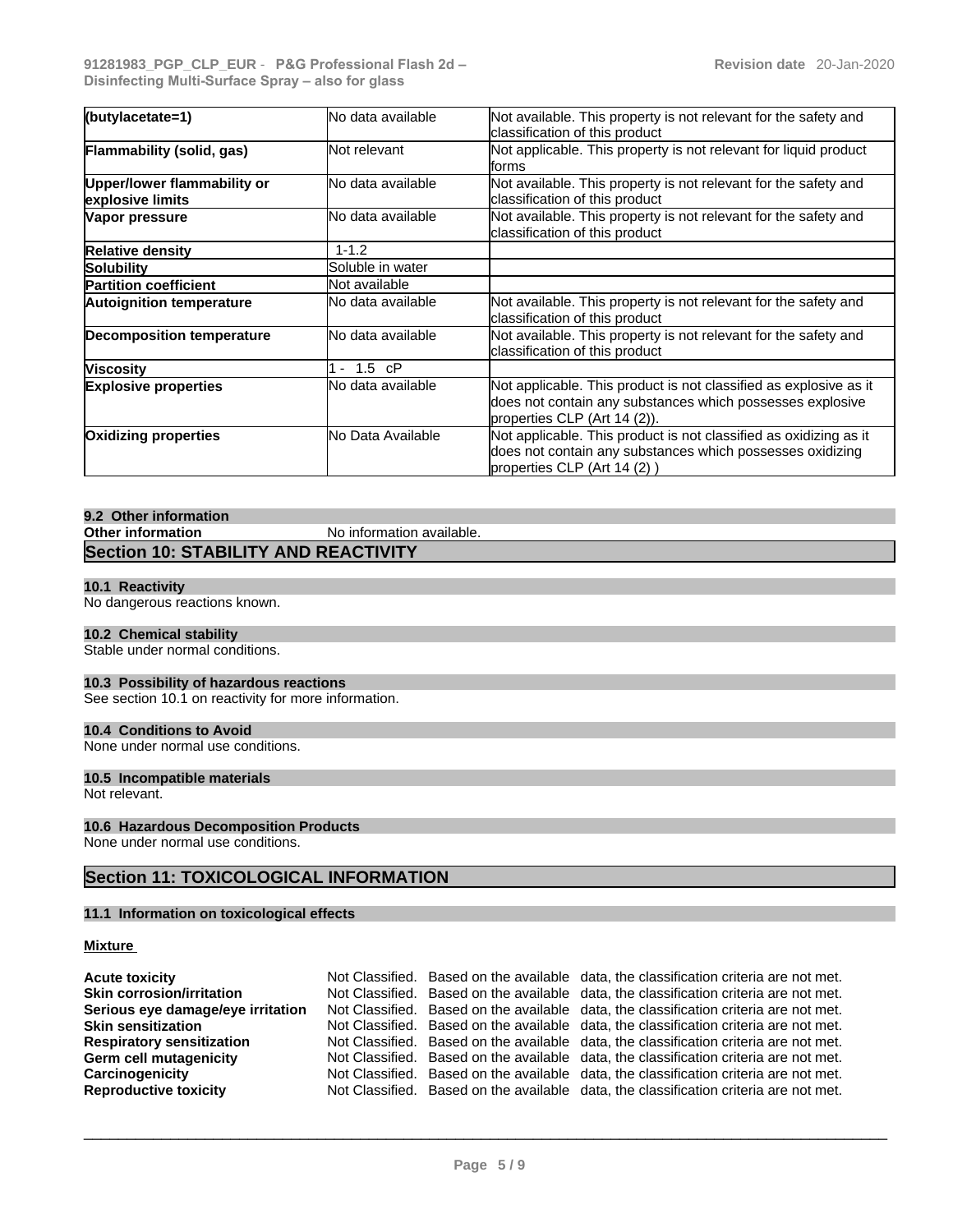**STOT - single exposure** Not Classified. Based on the available data, the classification criteria are not met.<br>**STOT - repeated exposure** Not Classified. Based on the available data, the classification criteria are not met **STOT - repeated exposure** Not Classified. Based on the available data, the classification criteria are not met.<br>**Aspiration hazard** Not Classified. Based on the available data, the classification criteria are not met. Not Classified. Based on the available data, the classification criteria are not met.

#### **Substances in the mixture**

| <b>Chemical name</b>         | <b>CAS No</b> | Oral LD50                             | <b>Dermal LD50</b>       | <b>Inhalation LC50</b>  |
|------------------------------|---------------|---------------------------------------|--------------------------|-------------------------|
| Propylene Glycol Butyl Ether | 5131-66-8     | $(3300 \text{ mg/kg}$ bw $(OECD 401)$ | $>$ 2000 mg/kg bw (OECD) | > 3.79 mg/L air (//OECD |
|                              |               |                                       | 40 <sub>2</sub> )        | 403)                    |
| Alcohol                      | 64-17-5       | 10470 mg/kg bw (OECD                  |                          |                         |
|                              |               | 401)                                  |                          |                         |
| Benzalkonium Chloride        | 68391-01-5    | >300-2000 mg/kg bw                    |                          |                         |

# **Section 12: ECOLOGICAL INFORMATION**

#### **12.1 Toxicity**

**Ecotoxicity effects** No known adverse effects on the functioning of water treatment plants under normal use conditions as recommended. The product is not considered harmful to aquatic organisms nor to cause long-term adverse effects in the environment.

#### **Acute toxicity**

| <b>Chemical name</b>         | <b>CAS No</b> | <b>Fish</b>        | Algae/aquatic      | <b>Crustacea</b>                         | <b>Toxicity to</b>                    |
|------------------------------|---------------|--------------------|--------------------|------------------------------------------|---------------------------------------|
|                              |               |                    | plants             |                                          | microorganisms                        |
| Propylene Glycol Butyl Ether | 5131-66-8     | > 560 mg/L (OECD   | $> 1000$ mg/L      |                                          | > 1000 mg/L (OECD   > 1000 mg/L (OECD |
|                              |               | 203: Poecilia      |                    | (Pseudokirchneriella 202; Daphnia magna; | 209:3 h)                              |
|                              |               | reticulata; 96 h)  | subcapitata; 96 h) | 48 h)                                    |                                       |
| Alcohol                      | 64-17-5       | 14200 mg/L (US EPA | 275 mg/L (//OECD   | 5012 mg/L (ASTM                          | $\vert$ > 1000 mg/L (OECD)            |
|                              |               | E03-05; Pimephales | 201: Chlorella     | E729-80:                                 | 209: 3 h)                             |
|                              |               | promelas; 96 h)    | vulgaris; 72 h)    | Ceriodaphnia dubia;                      |                                       |
|                              |               |                    |                    | 48 h)                                    |                                       |
| Benzalkonium Chloride        | 68391-01-5    |                    |                    | $0.016$ mg/l                             |                                       |

#### **Chronic Toxicity**

| <b>Chemical name</b>         | <b>CAS No</b> | <b>Toxicity to fish</b><br>(NOEC or $ECx$ )* | <b>Toxicity to algae</b><br>(NOEC or $ECx$ )*          | Toxicity to daphnia<br>and other aquatic<br>invertebrates<br>(NOEC or $ECx$ )* | <b>Toxicity to</b><br><b>Microorganisms</b><br>(NOEC or $ECx$ )* |
|------------------------------|---------------|----------------------------------------------|--------------------------------------------------------|--------------------------------------------------------------------------------|------------------------------------------------------------------|
| Propylene Glycol Butyl Ether | 5131-66-8     |                                              | 560 mg/L<br>(Pseudokirchneriella)<br>subcapitata; 4 d) |                                                                                |                                                                  |
| Alcohol                      | 64-17-5       | 7900 mg/L (Oryzias<br>latipes; $8.33 d$ )    | 11.5 mg/L (//OECD<br>201; Chlorella<br>vulgaris: 3 d)  | $9.6 \text{ mg/L}$<br>Ceriodaphnia dubia; I<br>10 d)                           |                                                                  |

#### **12.2 Persistence and degradability Persistence and degradability** .

| [90% DOC; OECD 301 E; > 90% DOC; OECD 301 E; ><br>Propylene Glycol Butyl Ether<br>5131-66-8 | Ready Biodegradation Biodegradation Other<br>Test (OECD 301)<br><b>Tests</b> |
|---------------------------------------------------------------------------------------------|------------------------------------------------------------------------------|
|                                                                                             |                                                                              |
| 70% (10 d)<br>70% (10 d)                                                                    |                                                                              |
| 84% O2: 20 d<br>Alcohol<br>83%: 3 d<br>64-17-5                                              |                                                                              |

# **12.3 Bioaccumulative potential**

#### **Bioaccumulative potential** .

| <b>Chemical name</b>         | <b>CAS No</b> | <b>Bioaccumulative potential</b>                                        | <b>Octanol/water partition</b><br>coefficient |
|------------------------------|---------------|-------------------------------------------------------------------------|-----------------------------------------------|
| Propylene Glycol Butyl Ether | 5131-66-8     | Not expected to bioaccumulate<br>due to the low log Kow (log Kow $\leq$ |                                               |
| Alcohol                      | 64-17-5       | Not expected to bioaccumulate<br>due to the low log Kow (log Kow $\leq$ | $-0.35$                                       |

#### **12.4 Mobility in soil**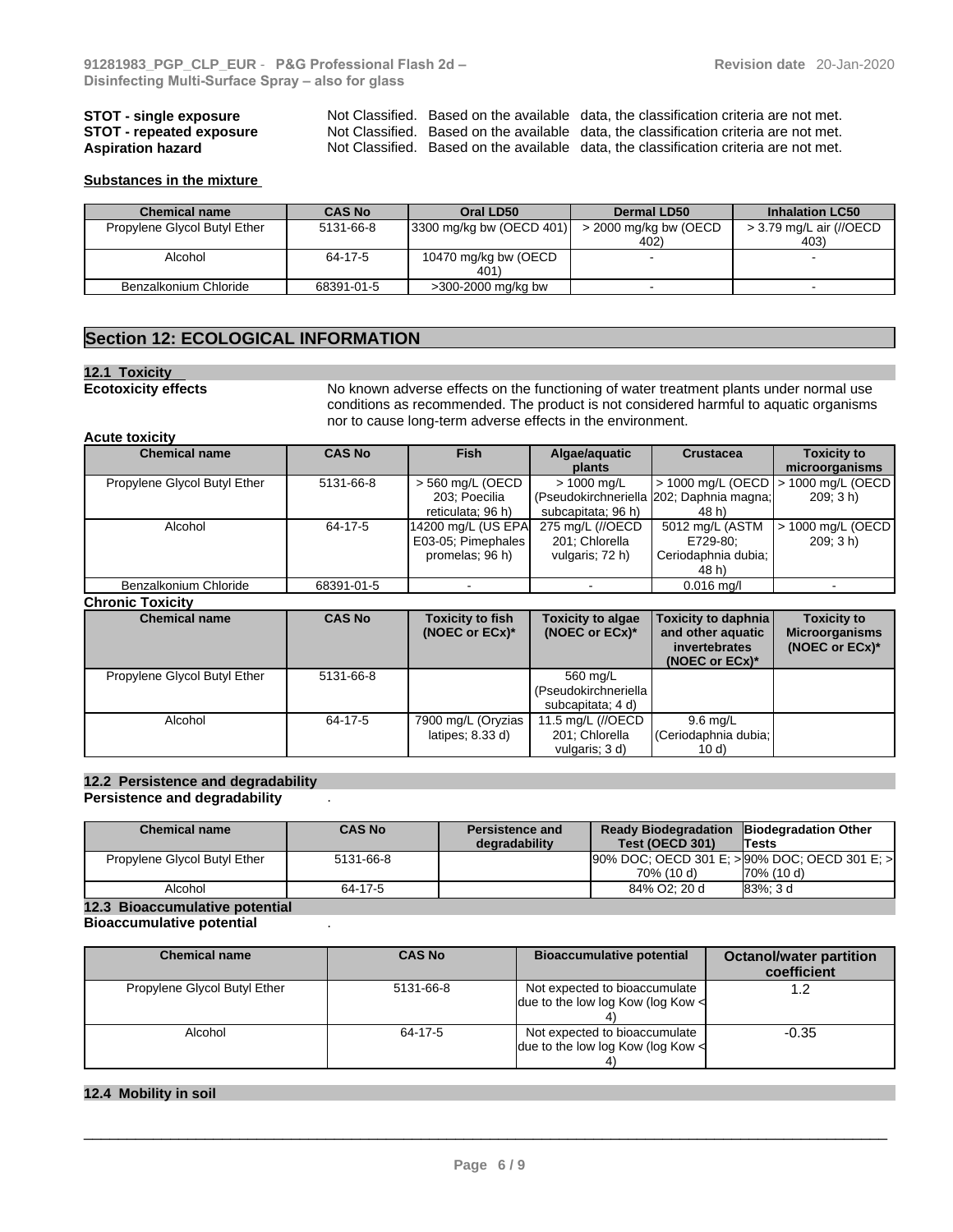# **Mobility** .

| Chemical<br>∣name | <b>AS No</b>                           | Koc<br>.                                                    |
|-------------------|----------------------------------------|-------------------------------------------------------------|
| Alcohol           | $\overline{\phantom{a}}$<br>64-<br>. - | <b>PCKOCWIN</b><br>1.66)<br>n<br>$\mathbf{A}$<br>.<br>ואכשי |

| 12.5 Results of PBT and vPvB assessment                                                                                 |                                                                                                                                        |  |
|-------------------------------------------------------------------------------------------------------------------------|----------------------------------------------------------------------------------------------------------------------------------------|--|
| This mixture does not contain any substances that are assessed to be a PBT or a vPvB.<br><b>PBT and vPvB assessment</b> |                                                                                                                                        |  |
| 12.6 Other adverse effects                                                                                              |                                                                                                                                        |  |
| No information available.<br>Other adverse effects                                                                      |                                                                                                                                        |  |
| <b>Section 13: DISPOSAL CONSIDERATIONS</b>                                                                              |                                                                                                                                        |  |
|                                                                                                                         |                                                                                                                                        |  |
| 13.1 Waste treatment methods                                                                                            |                                                                                                                                        |  |
| Waste from Residues/Unused<br><b>Products</b>                                                                           | Dispose of in accordance with local regulations.                                                                                       |  |
| <b>Disposal Recommendations</b>                                                                                         | The waste codes/waste designations below are in accordance with EWC. Waste must be<br>delivered to an approved waste disposal company. |  |
| <b>EWC Waste Disposal No</b>                                                                                            | No information available                                                                                                               |  |
| 13.2 Additional information                                                                                             |                                                                                                                                        |  |

# **Section 14: TRANSPORT INFORMATION**

# **IMDG**

|            | 14.1 UN number                                               | Not relevant  |
|------------|--------------------------------------------------------------|---------------|
|            | 14.2 UN proper shipping name                                 | Not relevant  |
|            | 14.3 Transport hazard class(es)                              | Not relevant  |
|            | 14.4 Packing group                                           | Not relevant  |
|            | 14.5 Marine pollutant                                        | Not regulated |
|            | 14.7 Transport in bulk according to No information available |               |
|            | Annex II of MARPOL and the IBC                               |               |
| Code       |                                                              |               |
|            |                                                              |               |
|            | 14.1 UN number                                               | Not relevant  |
|            | 14.2 UN proper shipping name                                 | Not relevant  |
|            | 14.3 Transport hazard class(es)                              | Not relevant  |
|            | 14.4 Packing group                                           | Not relevant  |
|            | 14.5 Marine pollutant                                        | Not regulated |
|            |                                                              |               |
| ADR        |                                                              |               |
|            | 14.1 UN number                                               | Not relevant  |
|            | 14.2 UN proper shipping name                                 | Not relevant  |
|            | 14.3 Transport hazard class(es)                              | Not relevant  |
|            | 14.4 Packing group                                           | Not relevant  |
|            | 14.5 Marine pollutant                                        | Not regulated |
|            |                                                              |               |
| <b>RID</b> |                                                              |               |
|            |                                                              | Not relevant  |
|            | 14.1 UN number                                               | Not relevant  |
| 14.3       | 14.2 UN proper shipping name                                 |               |
|            | 14.4 Packing group                                           | Not relevant  |
|            | 14.5 Marine pollutant                                        | Not regulated |
|            |                                                              |               |
| ADN        |                                                              |               |
|            | 14.1 UN number                                               | Not relevant  |
|            | 14.2 UN proper shipping name                                 | Not relevant  |
| 14.3       |                                                              |               |
|            |                                                              |               |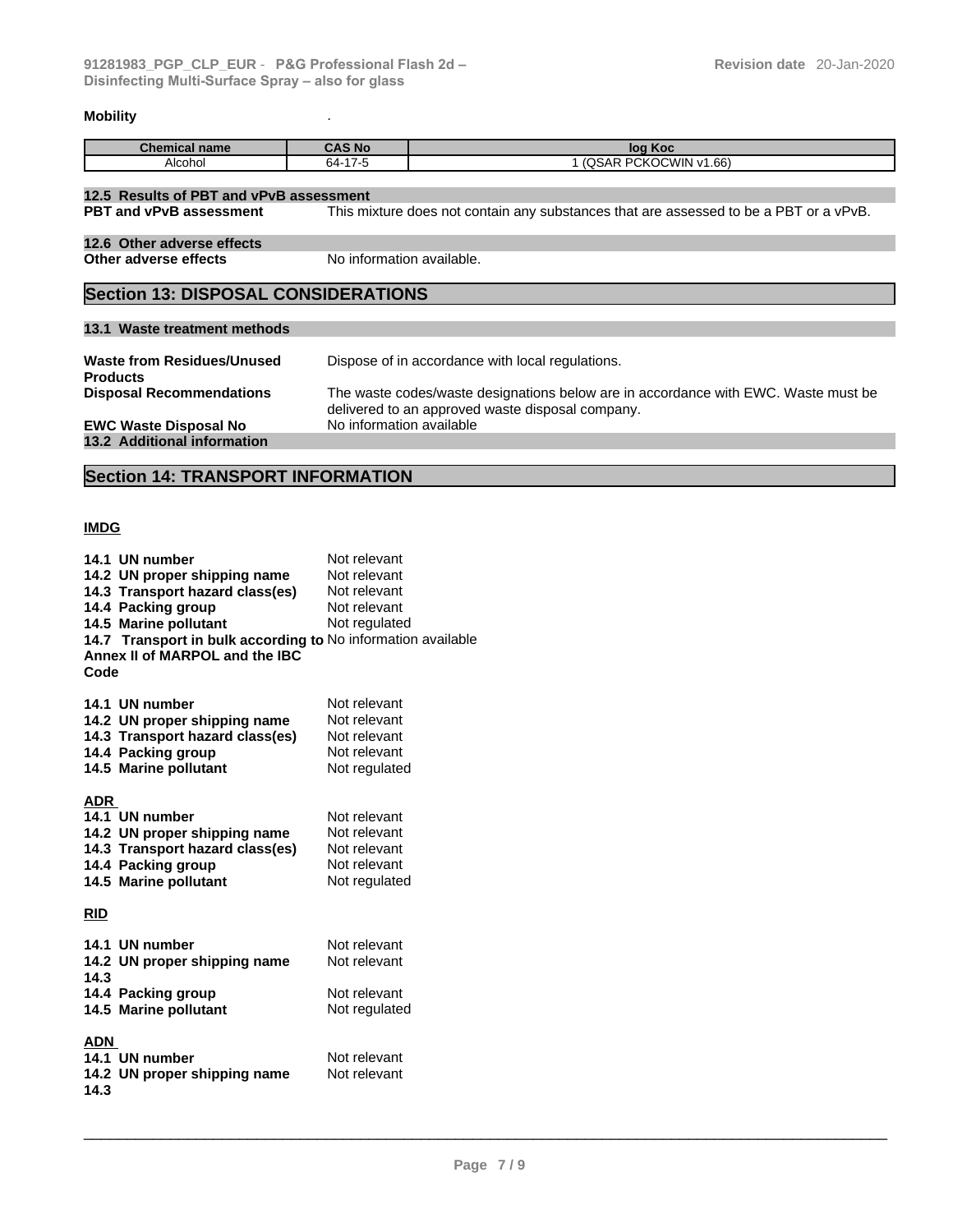#### **14.4 Packing group Mot relevant 14.5 Marine pollutant** Not regulated

#### **Section 15: REGULATORY INFORMATION**

#### **15.1 Safety, health and environmental regulations/legislation specific for the substance or mixture**

| Disinfectants, Perfumes, Benzyl Salicylate, Citronellol, Geraniol, Linalool<br><b>EU Regulations</b>                                     |                                                                                                                                                                                                                                                                                                                                                                                                 |  |  |  |
|------------------------------------------------------------------------------------------------------------------------------------------|-------------------------------------------------------------------------------------------------------------------------------------------------------------------------------------------------------------------------------------------------------------------------------------------------------------------------------------------------------------------------------------------------|--|--|--|
| Regulation (EC) No. 1907/2006,<br><b>REACH Annex XVII Substances</b><br>subject to restriction on marketing<br>and use as amended        | Contains no REACH substances with Annex XVII restrictions.                                                                                                                                                                                                                                                                                                                                      |  |  |  |
| <b>Regulation (EC) No. 1907/2006,</b><br><b>REACH Annex XVII Substances</b><br>subject to restriction on marketing<br>and use as amended | Contains no substance on the REACH candidate list.                                                                                                                                                                                                                                                                                                                                              |  |  |  |
| <b>XIV Substances Subject to</b><br><b>Authorisation</b>                                                                                 | Regulation (EC) No. 143/2011 Annex Contains no REACH Annex XIV substances.                                                                                                                                                                                                                                                                                                                      |  |  |  |
| <b>CESIO Recommendations</b>                                                                                                             | The surfactant(s) contained in this preparation complies(comply) with the biodegradability<br>criteria as laid down in Regulation (EC) No.648/2004 on detergents. Data to support this<br>assertion are held at the disposal of the competent authorities of the Member States and<br>will be made available to them, at their direct request or at the request of a detergent<br>manufacturer. |  |  |  |
| Other regulations, restrictions and<br>prohibition regulations                                                                           | Classification and procedure used to derive the classification for mixtures according to<br>Regulation (EC) 1272/2008 [CLP]. Registration, Evaluation, Authorization, and Restriction<br>of Chemicals (REACh) Regulation (EC 1907/2006). EU - Biocides Directive (98/8/EC) -<br>Active Substances.                                                                                              |  |  |  |
| <b>National regulatory information</b>                                                                                                   |                                                                                                                                                                                                                                                                                                                                                                                                 |  |  |  |
| <b>15.2 Chemical Safety Assessment</b>                                                                                                   |                                                                                                                                                                                                                                                                                                                                                                                                 |  |  |  |
| <b>Chemical Safety Assessment</b>                                                                                                        | No chemical safety assessment has been carried out for this mixture per REACH<br>regulation.                                                                                                                                                                                                                                                                                                    |  |  |  |

# **Section 16: OTHER INFORMATION**

| 16.1 Indication of changes |              |
|----------------------------|--------------|
| <b>Issuing Date:</b>       | 07-Feb-2019  |
| <b>Revision date</b>       | 20-Jan-2020  |
| <b>Revision Note</b>       | Not relevant |

#### **16.2 Abbreviations and acronyms**

ADR: European Agreement concerning the International Carriage of Dangerous Goods by Road ADN: European Agreement concerning the International Carriage of Dangerous Goods by Inland Waterways ATE: Acute Toxicity Estimate DNEL: Derived No Effect Level EC50: Calculated concentration causing a 50% reduction in cellular reproduction IATA: International Air Transport Association IMDG: International Maritime Dangerous Goods Code LC50: Lethal Concentration to 50% of a test population LD50: Lethal Dose to 50% of a test population (Median Lethal Dose) OECD - Organization for Economic Cooperation and Development OEL: Occupational Exposure Limit PBT: Persistent, Bioaccumulative and Toxic substance PNEC(s): Predicted No Effect Concentration(s) REACH- Registration, Evaluation and Authorization of Chemicals